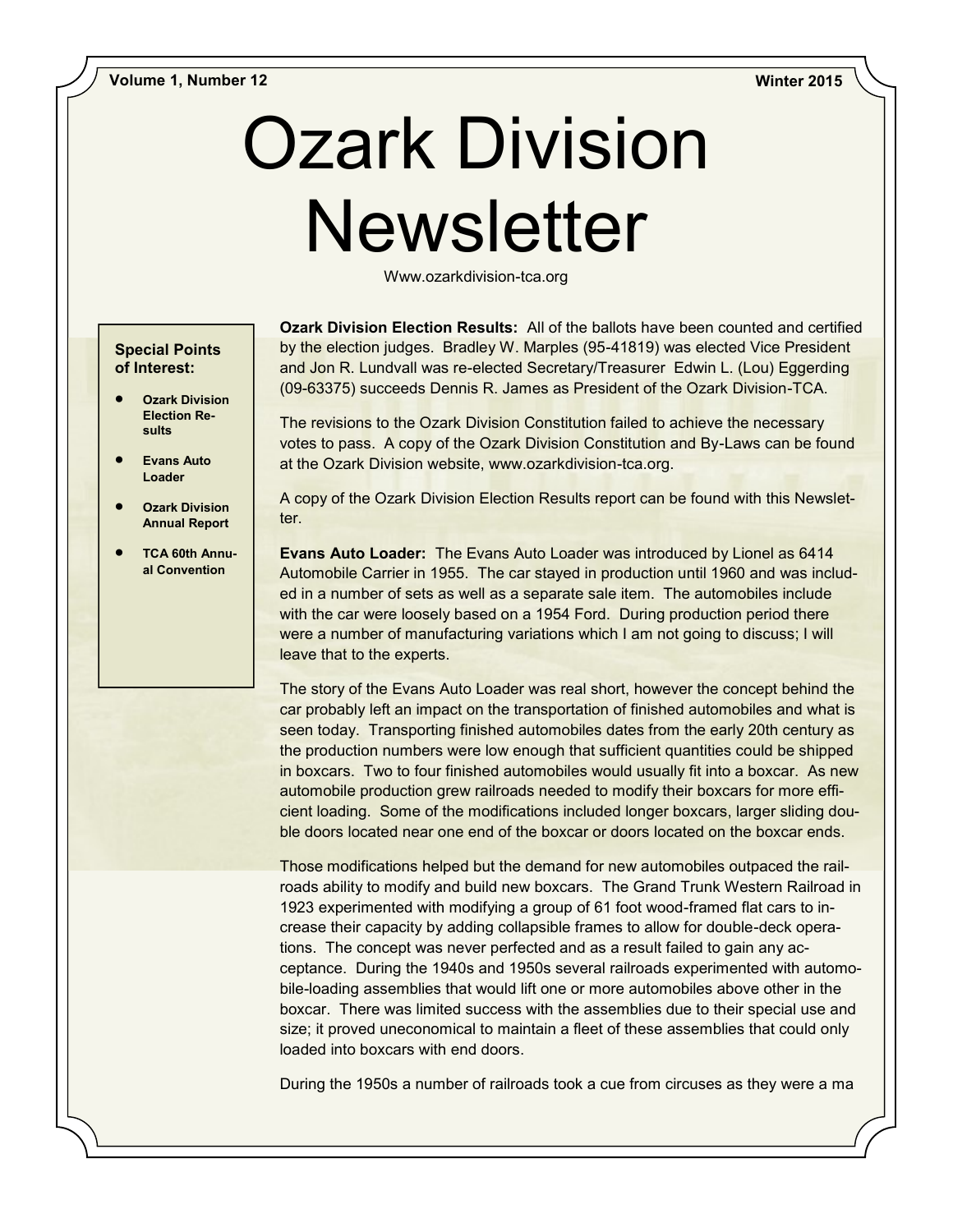## Continued From Page 1

major hauler of wheeled vehicles, carrying all their vehicles on flat cars. The circus solution to loading and unloading vehicles was to use a string of flat cars. A temporary ramp was placed at one end of the string and temporary bridge plates spanned the gaps between the flat cars. The road vehicles were driven or towed up onto one car and then driven or towed down the train. This style of loading became known as "circus loading".

"Circus loading" certainly made loading and un loading easier and faster b

 bridges were added to the ends of the cars to allow the vehicles to be driven the entire length of a train. All ut still with four to six cars being loaded there was still a lot of space above the automobiles that was unused. The railroads experimented with driving onto the flat cars loaded highway trailers loaded with automobiles. The trailers were tied down with or without their tractors but yet this was not the total solution. Another solution was to take the temporary assemblies used to stack and load automobiles within box cars and permanently attach them to flat cars. The racks created two levels on which automobiles could be loaded. Foldaway that was needed now was a ramp at the right height.

In 1954 Evans Products Co,, a manufacturer of loading racks for carrying automobiles in conventional box cars, developed a bi-level Auto-Loader superstructure with an elevating top deck capable of carrying six cars or light trucks on a typical flat car. Evans Products in cooperation with the New York Central and Union Pacific Railroads constructed and mounted two prototype superstructures on conventional 53 foot GATC steel flat cars for field testing. The NYC car was 500085 and the UP car was 5800, the NYC superstructure was a semi -streamlined while the UP superstructure was more utilitarian.

The problem with the Auto-Loader inside box cars was the time it took to load and unload the car as the ramps inside each car had to be lowered and raised 3 or 4 times (with the auto on it) to get the auto to top row. The new experimental Auto-Loader solved this problem by having open sides for drive-on loading as well as open ends with drop-down end gates that would act as bridges between coupled cars allowing autos to be driven from one car to the next. Each Auto-Loader had tow positional ramps; a top ramp that lowered part of the way down and a bottom ramp that rose up to meet the top ramp.

After considerable testing the New York Central Railroad in cooperation with Evans Products Co., and Chrysler Corp. placed NYC 500085 in a train for its first test run. Six new 1954 Dodges were loaded in Detroit, Michigan bound for New York Central's Kingsbridge Yard freight houses in the Bronx, New York. The road test was monitored by officials of NYC, Evans Products Co., and Chrysler Corp. and to witness the unloading of the cars.

The unloading process went something like this; the three autos on the lower level were quickly driven off the car to the station platform.. Then a built-in powered hoist was started to operate the folding ramp that permits quick movement of autos to and from the upper deck. As one end of the upper deck lowered to form a portion of the ramp, the center section of the lower deck rose to meet it to complete the ramp. The auto on the upper portion of the ramp backed off; the ramp was closed to allow the next auto to do the same thing. The operation was completed again for the third auto. It took about 26 minutes to unload all six autos, much faster that from the box cars.

After studying all phases of the testing, New York Central officials were not sold on the Evans Auto-Loader. Only one of the cars was built for the NYC.. It is unclear what became of the car built for Union Pacific. However neither design went into commercial production.

I have a 6414 Auto Loader in my collection, however, I really like the modern era car 6-19489 as it is more prototypical. The car number is 500085 with the NYC logo and it has 4 of the resin Route 66 vehicles that closely resemble 1959 Dodges.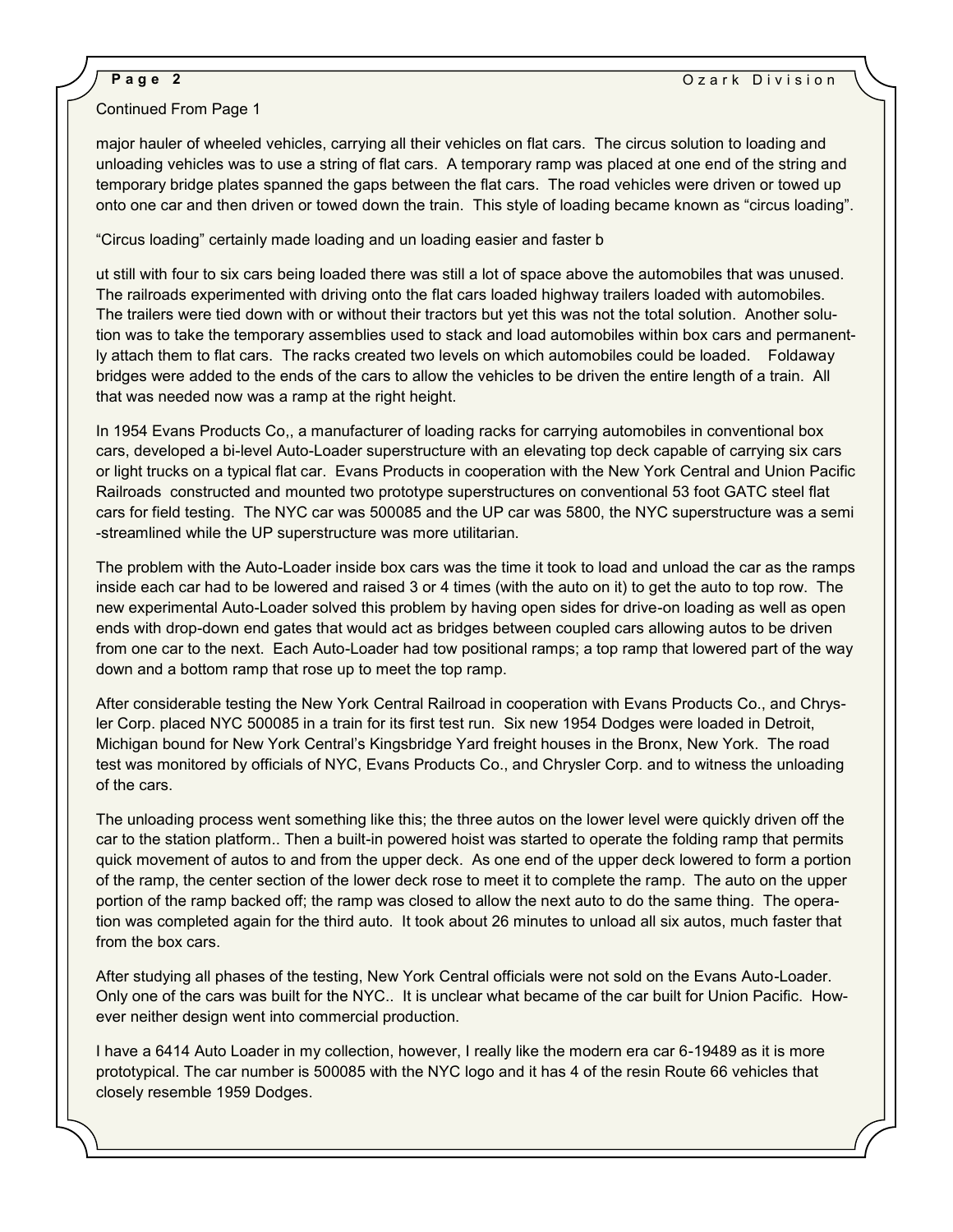V o l u m e 1, N u m b e r 1 2 **P a g e 3** 

**Annual Report Ozark Division:** The Ozark Division territory includes the states of Arkansas, Kansas, Missouri , Oklahoma and seven counties in southern Illinois adjacent to St. Louis. Those counties are Calhoun, Madison, Monroe, Randolph, St. Clair and portions of Jersey and Macoupin south of Illinois Highway 16.

At the beginning of 2014 the Ozark Division had 502 Train Collector Association (TCA) members residing within the boundaries. The Ozark Division finished with a net 445 TCA members residing within the boundaries; 10 new membership applications were processed during 2014. The Ozark Division membership totaled 180.

The Ozark Division hosted or co-hosted three train shows during 2014. The Division co-hosted the Great St. Louis Spring and Christmas Train Shows held at Immanuel Lutheran School and hosted the annual Membership Meeting held in September at The Pointe. Attendance at the two shows at Immanuel Lutheran School totaled around 700. Attendance at the September show was poor, however there were enough to have a quorum to hold the annual Membership Meeting.

The Ozark Division Financial Report is included as an attachment to this Newsletter.

**Membership Renewal:** You still have plenty of time to renew your annual membership to the Ozark Division. The annual membership is \$10. If you are not sure about your membership status; if you receive the newsletter electronically you are in good standing. If you received the newsletter by mail it is time to renew your membership. Check the mailing label, if D-15 or higher number appears you are in good standing.

To renew your membership all you need to do is complete the Membership Application included with this Newsletter and mail it as directed.

*"I Want to be a Part of it –New York, New York!!"***:** That sounds like the theme for the 61st YCA National Convention, June 20 - 28, 2015. It looks like the crew at METCA have put together a fun convention with 20 plus excursions, a great opening night party, a fantastic Saturday night banquet and a train show thrown in. If you have never attended a National Convention this would be the one to attend. You can see the Board of Directors work to make the TCA the greatest toy train collecting organization in the world; this is *"The Worlds Greatest Hobby".*

For information about the 61st TCA National Convention go to the Convention website www.TCAconvention.org or to the current National Headquarters News (January 2015). You will find a description of all the excursions and registration information and instructions. Don't hesitate some excursions will sell out early.

**In Memoriam:** On behalf of all of the TCA and Ozark Division members I want to express our sincere condolences o the family of Joseph E. Jones (75-8375) who passed away late last year.

**Calendar:** The only event planned for the Ozark Division is the Great St. Louis Christmas Train Show and Food Drive at Immanuel Lutheran School on December 5, 2015. Please see the attached registration form for show details. The Ozark Division has been approached by the staff at Lutheran High School South about holding a train show at their facility. The only date available is November 7, 2015, based on school calendar. The officers and directors of the Ozark Division would like to return to Lutheran South, however, there is a conflict with another group holding a show on that same date. We have reached out to the Gateway Region of the NMRA to see if they would consider combining their show with the Ozark Division. As of right now there has been no response, we will reach out again.

The Ozark Division is reaching out for host volunteers; we need member(s) to host train shows around the Division. If anyone is interested please feel free to contact me at jonlstrains@netscape.net or 314-239-7996.

Jon Lundvall, **Editor** jonlstrains@netscape.net 314-239-7996